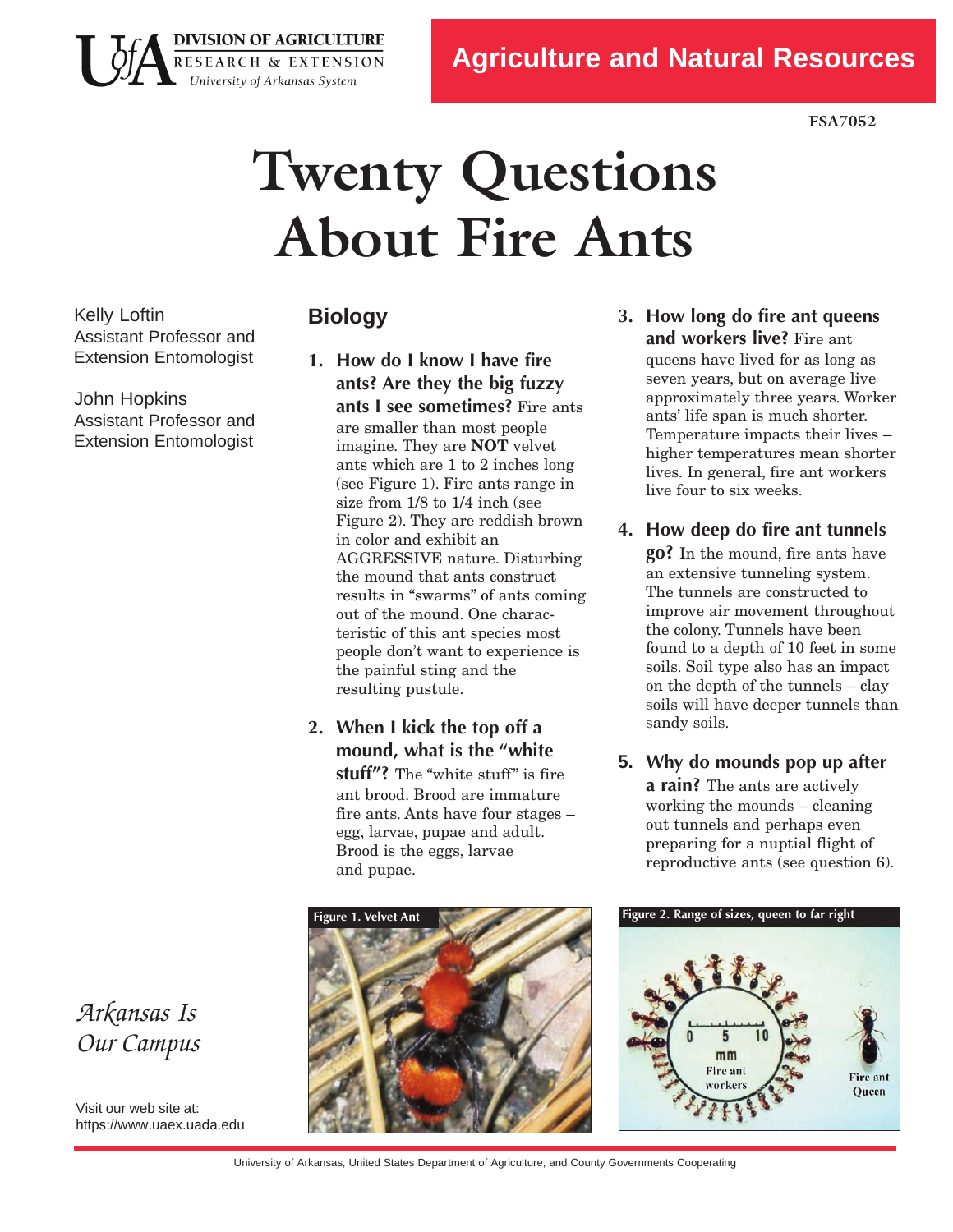

- **6. What are the winged ants?** The winged ants seen in a fire ant mound are reproductives also known as alates. Alates are ants capable of reproduction. There are male and female (virgin queen) alates. The males are black in color, and the females are reddish brown (see Figures 3a and 3b).
- **7. How do fire ants spread from location to location? How far can they travel?** There are several ways fire ants spread. They include the winged flight of the reproductives (question 6). Studies have shown the queen can fly one-quarter of a mile on her own but can be carried for miles on the wind. "Budding off" is the process by which fire ant colonies with more than one queen start new colonies. Budding off is a "new" problem in managing fire ant populations. Movement of fire ant-infested material remains a primary method of movement. Plant nursery stock, hay and grass sod are some of the culprits.
- **8. What do fire ants eat?** Fire ants are omnivorous. They eat both plant and animal material and live on dead insects. The only requirement for the food is that it contains protein, fat or carbohydrates.
- **9. What kind of impact do fire ants have on the environment?** Fire ants have a definite impact on the environment. A decrease in ground-dwelling insects in habitats where the fire ants are well established is well documented. Their impact on wildlife including turtles, deer and quail is currently under study in various states.

# **Control**

**10. Why do they move when I treat them with a pesticide or run over them with my lawnmower?** Individual colony treatment with contact insecticides usually results in the death of many fire ant workers but may not always kill the queen. Disturbances associated with the application of insecticides can be sufficient to



cause the colony to move. For this reason, it is very important to closely follow label directions.

**11. Do any ofthe home remedies work – like gasoline and instant grits?** There are many home remedies mentioned to control fire ants – from instant grits, orange peels and gasoline, to vinegar, bleach and diatomaceous earth. Some home remedies do kill a few fire ants – but generally only cause the ants to move to another location.

#### **12. What are some organic methods to treat fire**

**ants?** Fire ant baits containing the active ingredient spinosad as well as plant-derived contact insecticides are considered organic. Most spinosad fire ant baits (Greenlight® Fire Ant Control with Conserve®, Safer® Fire Ant Bait, Fertilome® Come and Get It) are certified for small-scale organic production. Pyrethrin is likely the most widely recognized plant-derived insecticide and is also used in organic production. However, the inert ingredients and synergist of

| <b>Home Remedy</b> | Impact on Ant         | Impact on<br><b>Environment</b>        |
|--------------------|-----------------------|----------------------------------------|
| instant grits      | none                  | none                                   |
| orange peels       | some repellent action | none                                   |
| gasoline           | kills a few ants      | potential movement<br>into groundwater |
| vinegar            | none                  | none                                   |
| bleach             | kills a few ants      | potential movement<br>into groundwater |
| diatomaceous earth | kills a few ants      | none                                   |
| ammonia            | kills a few ants      | potential movement<br>into groundwater |
| urine              | kills a few ants      | potential<br>phytotoxicity             |
| gasoline + match   | kills a few ants      | potential personal<br>injury           |
| hot water          | kills a few ants      | potential personal<br>injury           |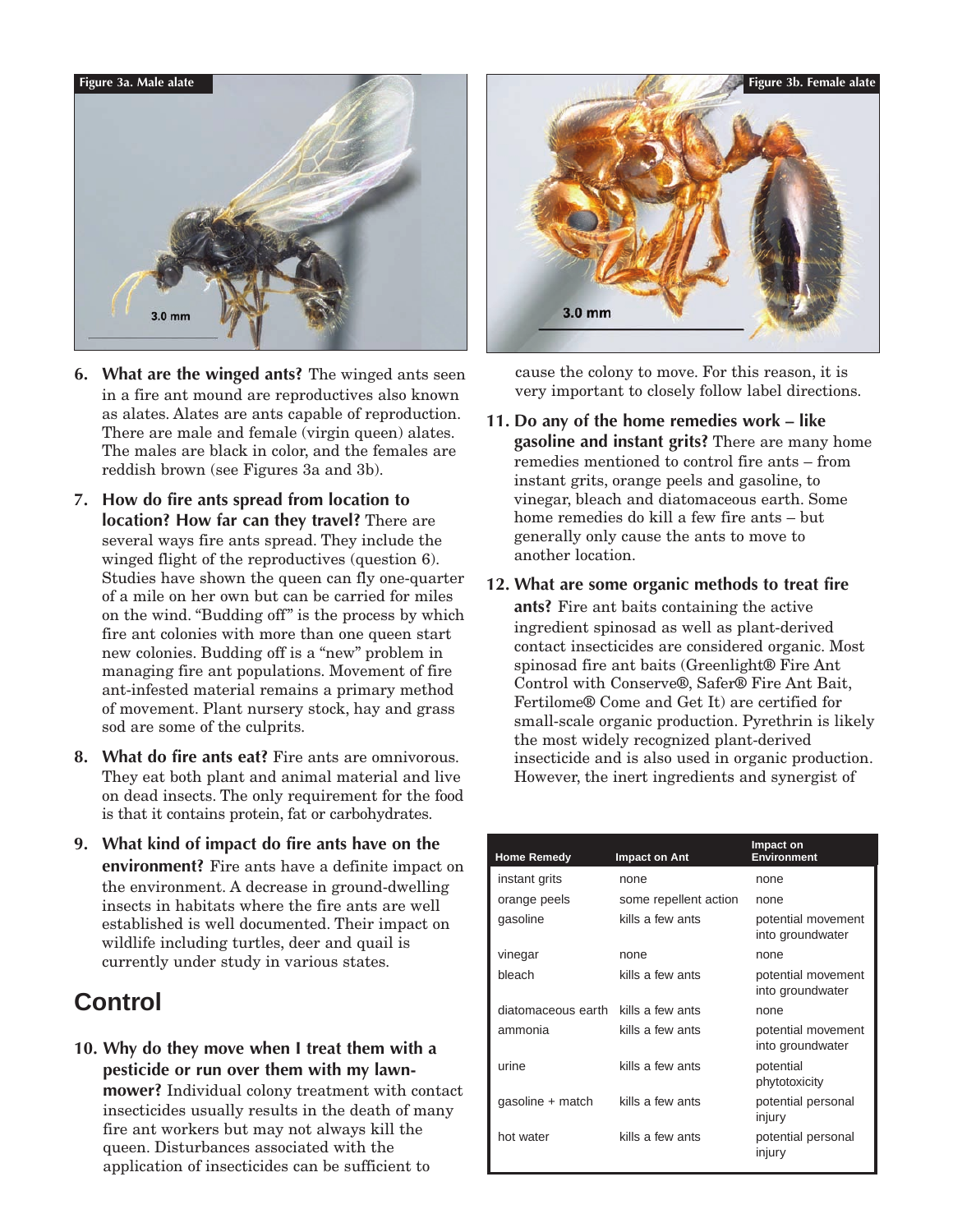

some pyrethrin formulations are not organic and cannot be used in organic production. Organic producers should check with their certifier when in doubt about a specific insecticide formulation. Another "organic" method that is somewhat effective is hot water or steam applied directly to a fire ant colony.

**13. What can I use that is affordable?** Although the bait products may appear to be quite expensive, when used with the two-step method of control they are affordable and provide longer term control than many other products. Baits are effective and often provide longer term control because they are products that impact the queen and/or her egg-laying ability.



**14. How toxic are the baits to humans and pets, especially birds?** Bait materials have a variety of active ingredients with varying toxicity levels. Because such a small amount of active ingredient is placed on the bait particles, humans or animals would have to eat a huge amount before getting sick or dying. For example, to exceed the oral  $LD_{50}$  standard, a 50-pound dog would have to eat nine pounds of Amdro (hydramethylnon) fire ant bait. The  $LD_{50}$  standard refers to the lethal dose needed to kill 50 percent of the test animal population. See the table below for toxicity of fire ant baits.

**15. Can I drown them?** Fire ants as a group cannot drown. Fire ants can form balls on the water and float to new locations after a flood (Figure 4).

| <b>Test Species</b>                                                                                                      | <b>Product</b>                                                                                                        | $LD_{50}$ *                        | Product Amt≥LD <sub>50</sub>                              |
|--------------------------------------------------------------------------------------------------------------------------|-----------------------------------------------------------------------------------------------------------------------|------------------------------------|-----------------------------------------------------------|
| Rat<br>Rat                                                                                                               | Amdro®, Amdro® Pro (0.73% hydramethylnon)<br>Award® (1.0% fenoxycarb)                                                 | 1,300 mg/kg BW<br>>10,000 mg/kg BW | 9 pounds for 50-pound dog<br>50 pounds for a 50-pound dog |
| Rat                                                                                                                      | Esteem®, Distance® (0.5% pyriproxyfen)                                                                                | >5,000 mg/kg BW                    | 50 pounds for a 50-pound dog                              |
| Rat                                                                                                                      | Greenlight® Fire Ant Control with<br>Conserve®, Safer® Fire Ant Bait, Fertilome®<br>Come and Get It (0.015% spinosad) | >5,000 mg/kg BW                    | 340 pounds for a 50-pound dog                             |
| Rat                                                                                                                      | Extinguish® (0.5% methoprene)                                                                                         | 34,600 mg/kg BW                    | 345 pounds for a 50-pound dog                             |
| Rat                                                                                                                      | Varsity <sup>™</sup> , Clinch <sup>™</sup> (0.011% abamectin)                                                         | 10 mg/kg BW                        | 4.5 pounds for a 50-pound dog                             |
| <b>Mallard Duck</b>                                                                                                      | Amdro®, Amdro® Pro (0.73% hydramethylnon)                                                                             | >2,510 mg/kg BW                    | 1 pound for a 3-pound duck                                |
| <b>Mallard Duck</b>                                                                                                      | Award® (1.0% fenoxycarb)                                                                                              | 3,000 mg/kg BW                     | 0.9 pound for a 3-pound duck                              |
| <b>Mallard Duck</b>                                                                                                      | Esteem®, Distance® (0.5% pyriproxyfen)                                                                                | >2,000 mg/kg BW                    | 1.2 pounds for a 3-pound duck                             |
| <b>Mallard Duck</b>                                                                                                      | Greenlight® Fire Ant Control with<br>Conserve®, Safer® Fire Ant Bait, Fertilome®<br>Come and Get It (0.015% spinosad) | >2,000 mg/kg BW                    | 8.2 pounds for a 3-pound duck                             |
| <b>Mallard Duck</b>                                                                                                      | Extinguish® (0.5% methoprene)                                                                                         | 5,650 mg/kg BW                     | 3.3 pounds for a 3-pound duck                             |
| <b>Mallard Duck</b>                                                                                                      | Varsity™, Clinch™ (0.011% abamectin)                                                                                  | 383 mg/kg BW                       | 10.4 pounds for a 3-pound duck                            |
| Fish**                                                                                                                   | Amdro®, Amdro® Pro (0.73% hydramethylnon)                                                                             | 160-1700 ppb                       | 0.06-0.64 oz. in a 20-gallon tank                         |
| Fish**                                                                                                                   | Award (1.0% fenoxycarb)                                                                                               | 660-740 ppb                        | 0.17-0.20 oz. in a 20-gallon tank                         |
| Fish**                                                                                                                   | Esteem®, Distance® (0.5% pyriproxyfen)                                                                                | 270-325 ppb                        | 0.20-0.42 oz. in a 20-gallon tank                         |
| Fish**                                                                                                                   | Greenlight® Fire Ant Control with<br>Conserve®, Safer® Fire Ant Bait, Fertilome®<br>Come and Get It (0.015% spinosad) | 5,940-30,000 ppb                   | 10.70-546.00 oz. in a 20-gallon tank                      |
| Fish**                                                                                                                   | Extinguish <sup>®</sup> (0.5% methoprene)                                                                             | 370-460 ppb                        | 0.20-0.42 oz. in a 20-gallon tank                         |
| Fish**                                                                                                                   | Varsity™, Clinch™ (0.011% abamectin)                                                                                  | $3-9.6$ ppb                        | 0.07-0.24 oz. in a 20-gallon tank                         |
| * $LD_{50}$ of active ingredient                                                                                         |                                                                                                                       | $BW = Body Weight$                 |                                                           |
| ** Data from rainbow trout and bluegill sunfish<br>Data obtained from EXTOXNET pesticide information profiles and MSDSs. |                                                                                                                       | $ppb = parts/b$ illion             |                                                           |